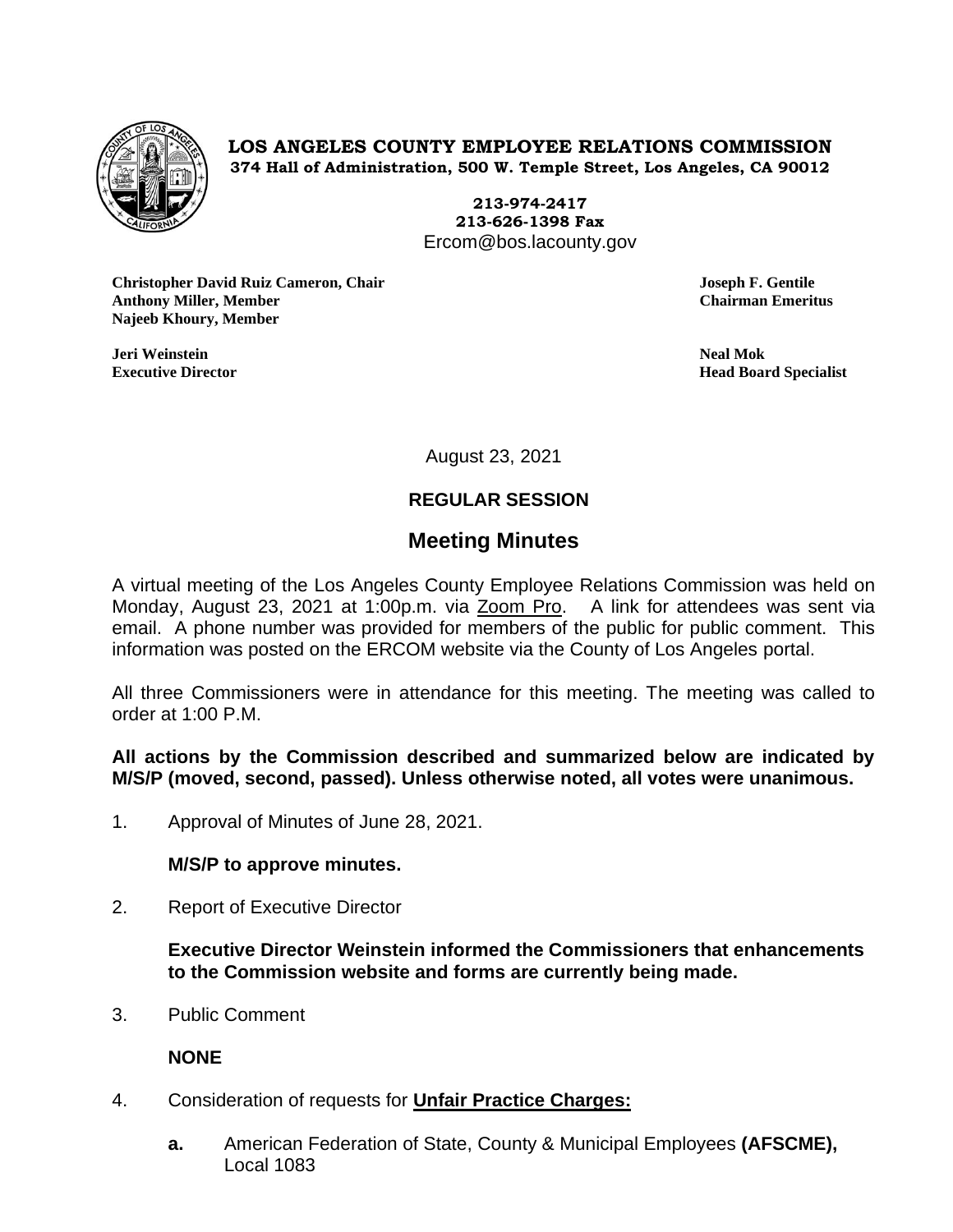#### **NONE**

**b.** American Federation of State, County, & Municipal Employees **(AFCSME)** Local 685

#### **NONE**

**c.** Association for Los Angeles Deputy Sheriffs **(ALADS)**

# **NONE**

**d.** California Association of Professional Employees **(CAPE)**

# **NONE**

**e.** International Brotherhood of Electrical Workers, Local 11 **(IBEW)**

**NEW** -UFC 012-21 International Brotherhood of Electrical Workers, Local 11 (IBEW) vs. Department of Public Works (DPW) (Discrimination and Retaliation)

# **M/S/P to grant County request for continuation.**

- **f.** Professional Peace Officers Association (**PPOA**)
	- -UFC 011-21 Professional Peace Officers Association (PPOA) vs Los Angeles County Board of Supervisors (BOS) (Failure to meet and confer regarding decision to contract Security Services to outside vendor rather than Bargaining Unit 621, Security Officers) (Cont'd from June 28, 2021)

- County's Objections and Request to Dismiss

#### **M/S/P to grant the Union's request for continuation.**

**g.** Service Employees International Union, Local 721 **(SEIU)**

-UFC 010-21 Service Employees International Union (SEIU), Local 721 Vs. Department of Health Services (DHS) (Interference with Union Activities) (Cont'd from June 28, 2021)

# **M/S/P to move the Unfair Practice Charge to Hearing.**

**h.** Union of American Physicians and Dentists (**UAPD**)